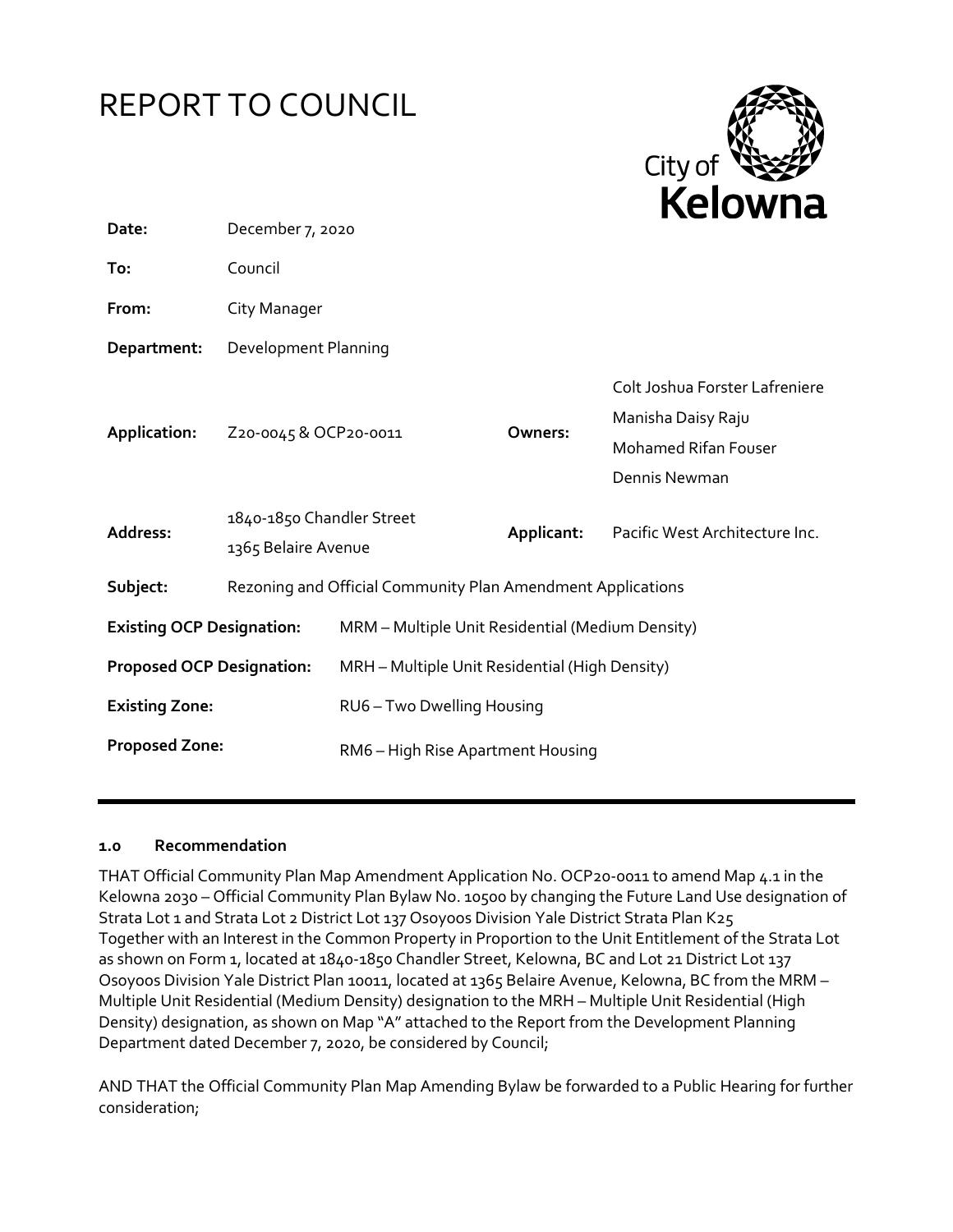AND THAT Rezoning Application No. Z20-0045 to amend the City of Kelowna Zoning Bylaw No. 8000 by changing the zoning classification of Strata Lot 1 and Strata Lot 2 District Lot 137 Osoyoos Division Yale District Strata Plan K25 Together with an Interest in the Common Property in Proportion to the Unit Entitlement of the Strata Lot as shown on Form 1, located at 1840-1850 Chandler Street, Kelowna, BC and Lot 21 District Lot 137 Osoyoos Division Yale District Plan 10011, located at 1365 Belaire Avenue, Kelowna, BC from the RU6 – Two Dwelling Housing zone to the RM6 – High Rise Apartment Housing zone, as shown on Map "B" attached to the Report from the Development Planning Department dated December 7, 2020, be considered by Council;

AND THAT the Rezoning Bylaw be forwarded to a Public Hearing for further consideration;

AND THAT final adoption of the Rezoning Bylaw be considered subsequent to the outstanding conditions of approval as set out in Schedule "A" attached to the Report from the Development Planning Department dated December 7, 2020;

AND THAT final adoption of the Rezoning Bylaw be considered subsequent to the approval of the Ministry of Transportation and Infrastructure;

AND FURTHER THAT final adoption of the Rezoning Bylaw be considered in conjunction with Council's consideration of a Development Permit and Development Variance Permit for the subject property.

### 2.0 **Purpose**

To rezone the subject property and to amend the Official Community Plan to change the future land use designation of the subject property to facilitate a multiple dwelling housing development.

## **3.0 Development Planning**

Development Planning recommends support for the Rezoning and Official Community Plan (OCP) Amendment Applications. The OCP amendment application is consistent with the Future Land Use Map in the Capri Landmark Urban Centre Plan, which identifies a desired High Density Residential Future Land Use for the properties. The proposed RM6 – High Rise Apartment Housing zone is consistent with this Future Land Use and the application is supported by policies in the OCP including sensitive infill and housing mix.

Within the Capri Landmark Urban Centre Plan, the subject properties are located with Sub-Area 4: Five Bridges. This area is defined by proximity to the Capri Centre Mall and connection to linear paths along Mill Creek and Ritchie Brook. The multiple dwelling housing development will benefit from the central and convenient location of the subject properties, as it is near commercial shops, services and amenities. For Sub-Area 4, it is envisioned that over time, single-detached housing will be developed to apartment buildings and row-housing developments, and this application in consistent with that policy direction.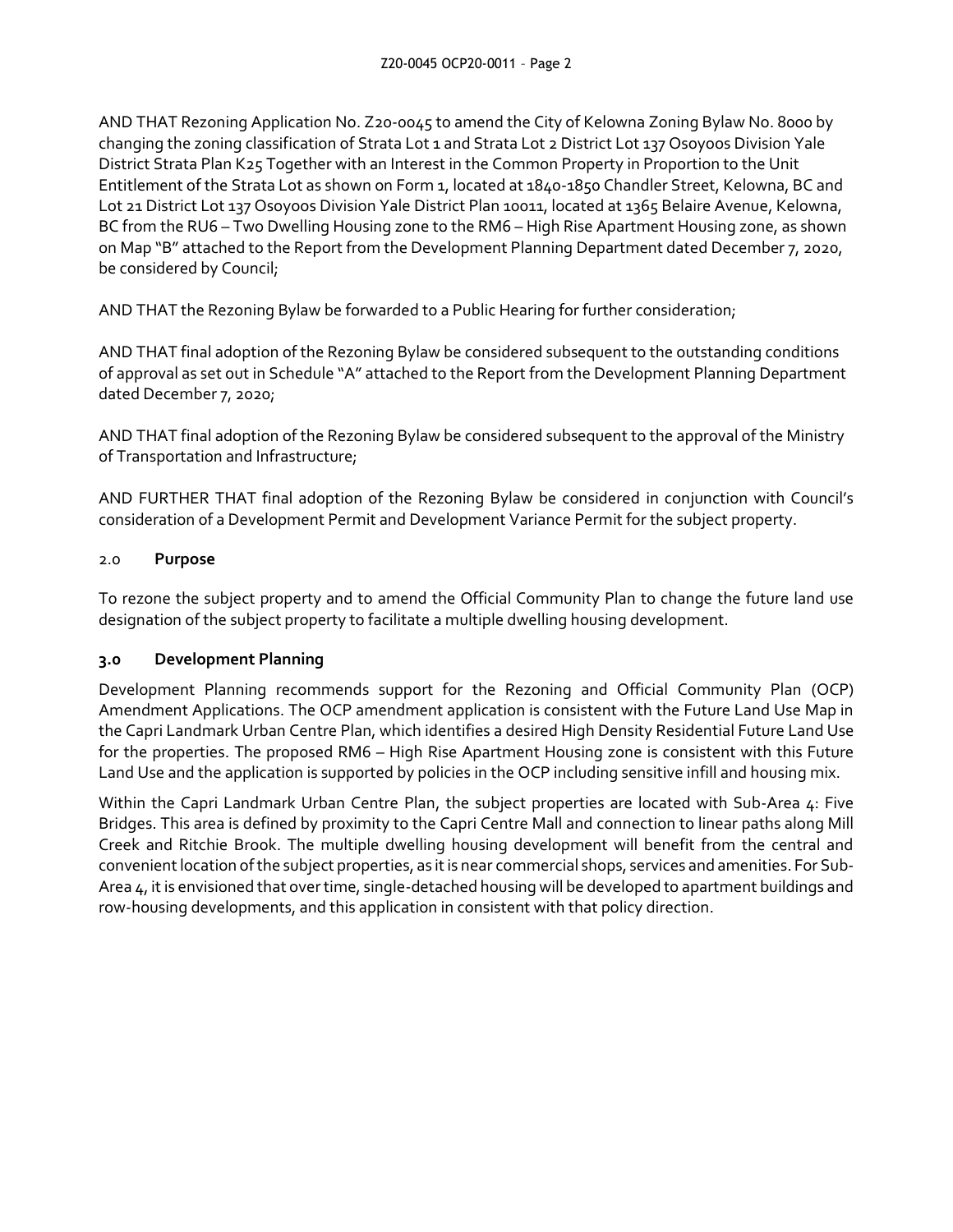**Future Land Use Map in the Capri-Landmark Urban Centre Plan.** The subject properties are identified with a star.



## **4.0 Proposal**

## 4.1 Background

The subject properties are currently being used for single and two dwelling housing. These dwellings would be demolished, and the lots would need to be consolidated for this development to occur.

## 4.2 Project Description

The applicant is proposing a six-storey multiple dwelling housing development, which would contain 94 units. The units are a mix of micro suites, one, two and three bedrooms, and a combination of ground floor and underground parking is proposed.

## 4.3 Site Context

The subject properties are located within the Central City OCP Sector and are within the Capri Landmark Revitalization Area. The properties are located near existing residential and commercial uses, as well as public transit options on Sutherland Avenue and Harvey Avenue. The Walk Score is 66 indicating that some errands can be accomplished on foot.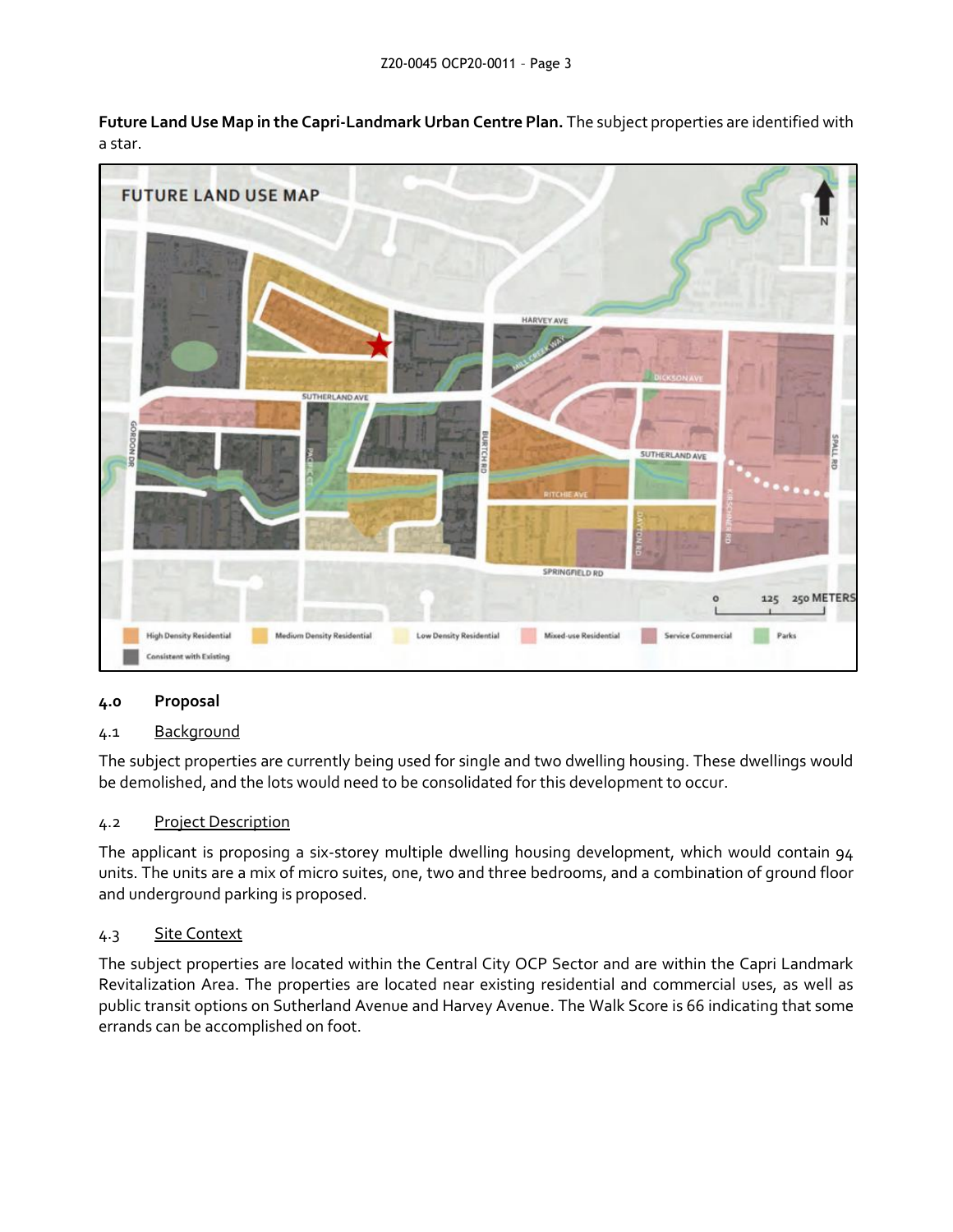| Orientation | Zoning                                                                                      | <b>Land Use</b>                                                              |
|-------------|---------------------------------------------------------------------------------------------|------------------------------------------------------------------------------|
| North       | RM5 - Medium Density Multiple Housing<br>RU6 - Two Dwelling Housing                         | Single Dwelling Housing                                                      |
| East        | P1-Major Institutional<br>RU6 - Two Dwelling Housing                                        | <b>Extended Medical Treatment Services</b><br><b>Single Dwelling Housing</b> |
| South       | RU6 - Two Dwelling Housing<br>RU6B - Two Dwelling Housing with Boarding or<br>Lodging House | <b>Single Dwelling Housing</b><br><b>Boarding or Lodging Houses</b>          |
| West        | RU6 - Two Dwelling Housing                                                                  | Single Dwelling Housing                                                      |

Specifically, adjacent land uses are as follows:

**Subject Property Map:** 1840-1850 Chandler Street and 1365 Belaire Avenue



**5.0 Current Development Policies** 

## 5.1 Kelowna Official Community Plan (OCP)

Chapter 1: Introduction

*Goals for a Sustainable Future:*

Contain Urban Growth – Reduce greenfield urban sprawl and focus growth in compact, connected and mixed-use (residential and commercial) urban and village centres.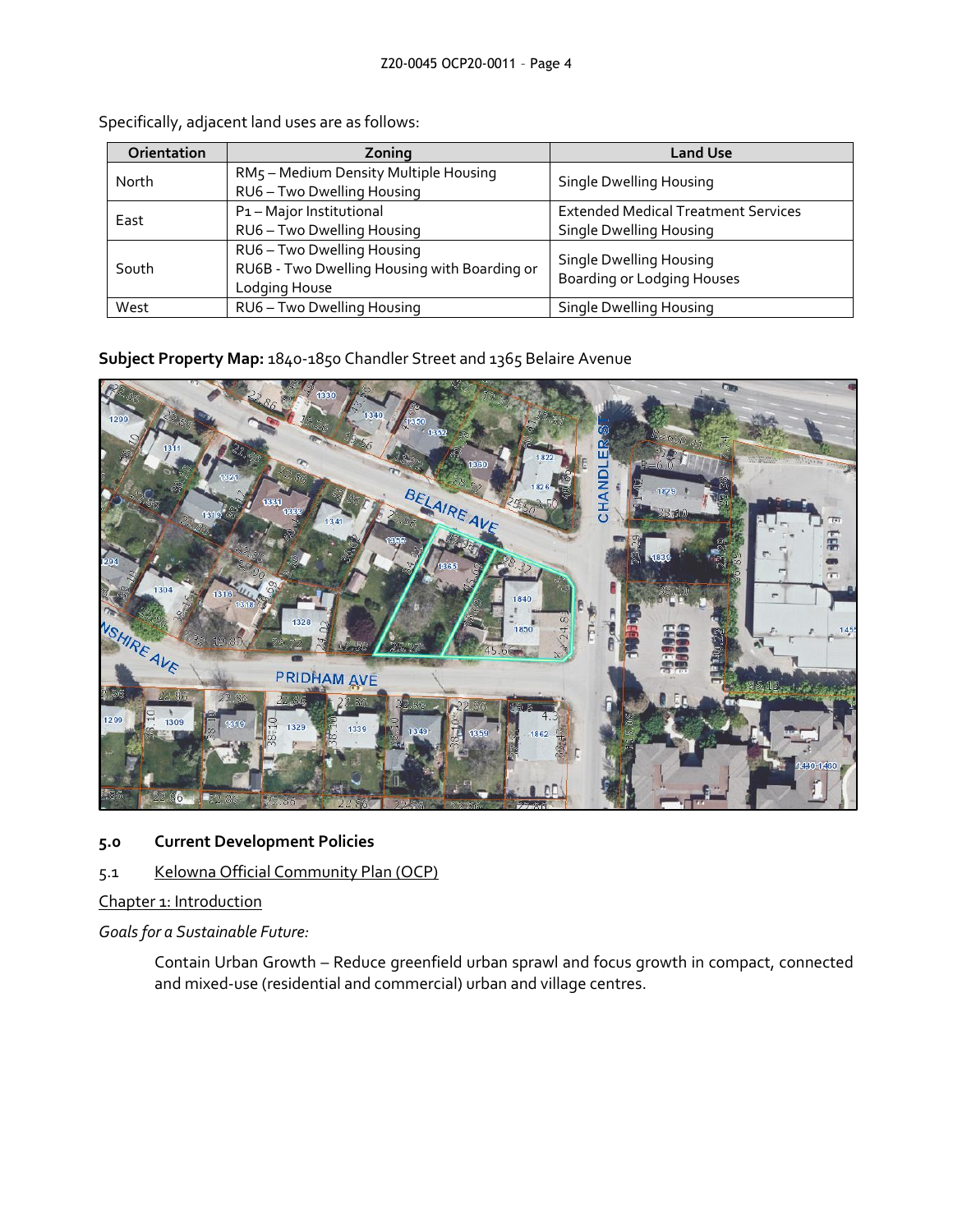#### Chapter 5: Development Process

Objective 5.22 Ensure context sensitive housing development:

*Policy .6 Sensitive Infill.* Encourage new development or redevelopment in existing residential areas to be sensitive to or reflect the character of the neighbourhood with respect to building design, height, and siting.

*Policy .11 Housing Mix.* Support a greater mix of housing unit size, form and tenure in new multi-unit residential and mixed-use developments.

*Policy .13 Family Housing.* Support housing alternatives for families when single detached housing is too costly, including features that are important to families, such as: outdoor space, direct access to grade, workshop space, larger units, safe design, and neighbourhood characteristics (e.g.: location and amenities)

#### 5.2 Capri-Landmark Urban Centre Plan

#### Land Use & Housing Objectives

Land Use Objective 3. Prevent under-development of sites: Ensure that residential density targets are achieved to allow for the viability of transit, services, and amenities.

Land Use Objective 6. Intensify existing residential neighbourhoods: Encourage the consolidation and redevelopment of existing low-density development to increase residential density.

Housing Objective 10. Build a variety of multi-unit housing types and tenures: Encourage new residential development and redevelopment to include a range of unit types and tenures, such as:

- Apartments varying in number of bedrooms.
- Ground-oriented townhouses integrated into larger buildings.

#### Sub-Area 4 Policies

Land Use Policy 4. Promote the consolidation of single-detached lots to support efficient building layouts for apartments along Sutherland Avenue, Pridham Avenue, Devonshire Avenue, Belaire Avenue, Pacific Avenue, and McInnes Avenue.

#### **6.0 Technical Comments**

#### 6.1 Development Engineering Department

See Schedule A: City of Kelowna Memorandums